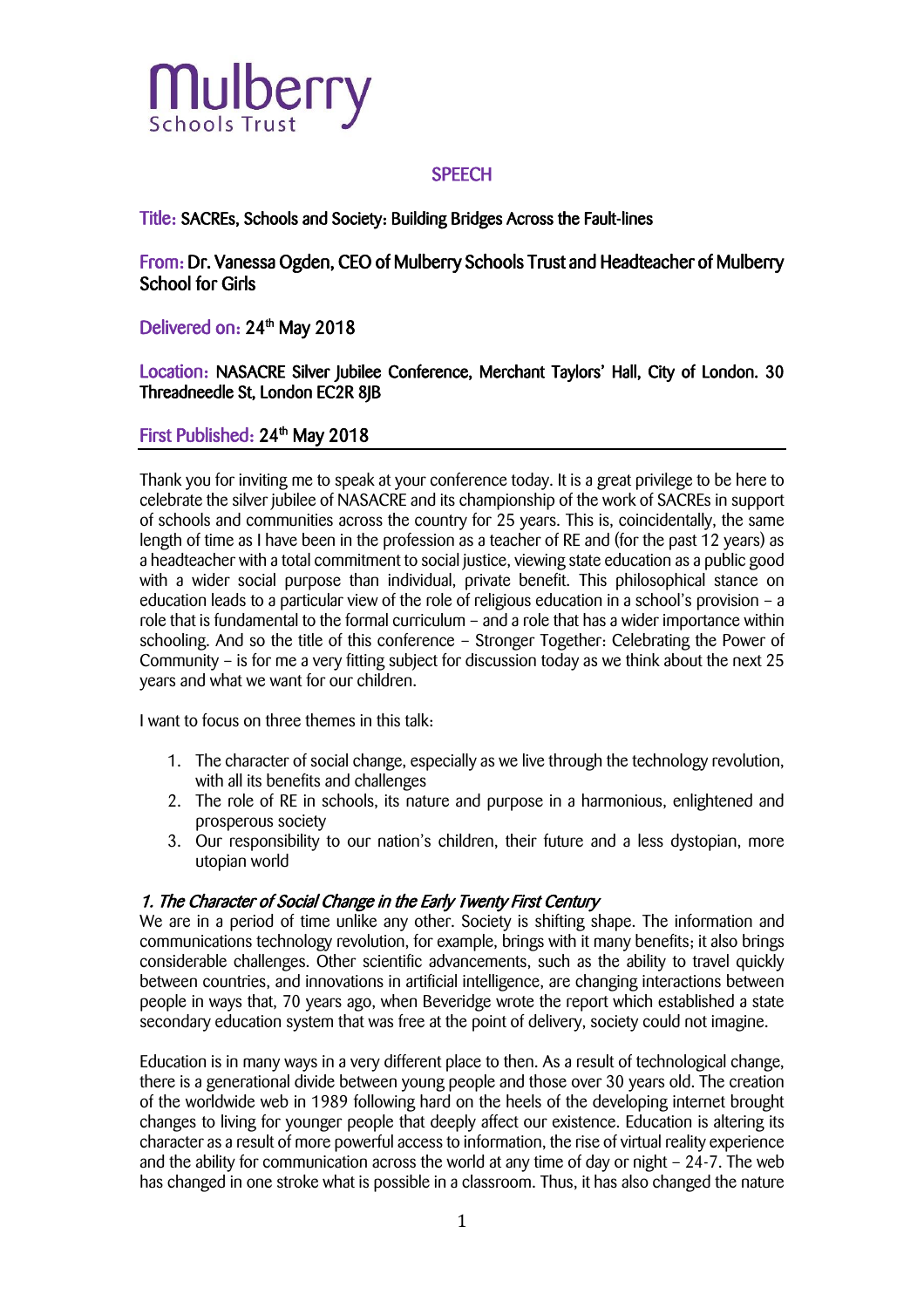of schools; most teachers' own experience of learning was very different. The technology revolution has had other social effects too.

Space and time has compressed. Communication through the worldwide web and the internet is more immediate and crosses continental distances in a moment. This intensifies human existence and speeds up the pace of life. Whilst this is powerful for some – more can be achieved more quickly and globally than ever before – it creates distance for others, for example where connectivity is a challenge.

An underlying sense of 'risk' is also at large within society, fired by insecurities about power and the erosion of the nation state and its cultural institutions such as authority. Information technology through the web gives free access to an ever-changing, kaleidoscopic range of worldviews, life stances, beliefs and cultures – windows into the lives of others. For many, this is empowering and enriching – but for at least half our society (as we saw in the Brexit vote) it is deeply troubling. Fear of 'the other' looms large for some, especially in relation to loss of control of culture, money and power. Economic migration fuels the fear, un-helped by the dystopian picture of our world that is often portrayed. The fault-lines appear down the lines of race and religion.

You can see this from these slides which baldly illustrate the problems faced just by one community – my own, in Tower Hamlets, where I run schools. The fault-lines are clearly visible. The free expression of Islamophobia for a long time has seemed to pass uninhibited. Terror attacks since 9/11 seem to have given some the sense that they can freely articulate with impunity their suspicion and hatred of what they regard as 'the other' – in this caseof Islam. The register of Muslims proposed by the US president shortly after his election is redolent of Hitler's early days and the Nazis' institutionalization of anti-semitism. The recent 'Punish a Muslim Day' letter that was sent to targeted individuals by a far right nationalist group in Britain was equally troubling. And so, despite the social advancements there have been since the Second World War ended, we find ourselves full circle in a time of social division exposed in racism or anti-religious feeling – often the two are conflated.

For me, this goes right to the heart of why religious education is one of the most important subjects in our curriculum.

In 1943, when legislation for education was being considered and preparations were started for post-war reconstruction, we were in the midst of war: a war which people like my grandparents fought because they believed they were fulfilling a duty to God and humankind in combating evil. The experience of world war and the uncovering of the Holocaust – the end point of supremacism if left unchecked – created a moment in which many people deeply re-thought their ideals. This has often been forgotten by the public at large as it passes out of living memory – as has the rationale for the establishment of the welfare state, of which free secondary education was a part. These things were the means by which we would battle against the 'five giants' of the Beveridge Report.

The 'five giants' were the evils that held back a progressive and fair society. Disease was one of the giants – hence the National Health Service – and ignorance another, hence the state education system as we have it now.

People believed at the end of the Second World War that it was time to deliver a better future for this country through an education for all that would safeguard us from the occurrence of such atrocities again. They sought to heal the divisions – to bridge the fault-lines of class and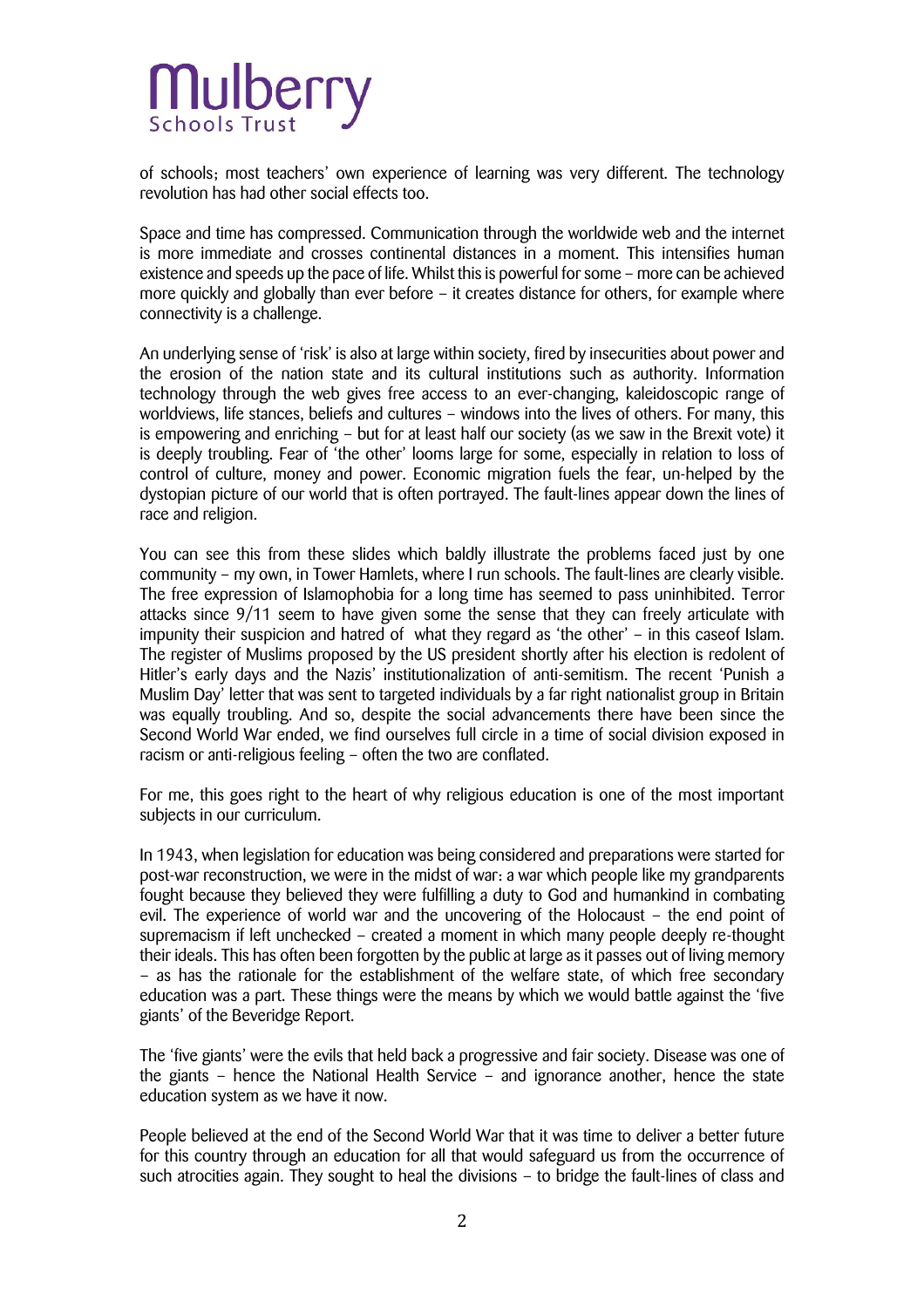social mobility, of poverty and disempowerment. Education was a fundamental part of this project.

There were a number of ways in which the education system was then designed to guard against any possibility of, for example, anti-semitism actively being taught through a national curriculum in schools. It included the enshrinement of religious education as a subject to be taught in schools to children of every age. It was the only subject required by the law. In drawing up the 1944 Act, RA Butler – the minister of the time – stated he felt he was giving recognition to a widespread desire that religion should be included in the curriculum and life of a school and Churchill supported this.

The role of RE in schools was seen to be closely connected with fighting against intolerance, injustice, genocide and dictatorship. It was connected to pupils' spiritual and moral development – to the spiritual and moral health of the nation - and to the establishment of a good society where there existed a social safety net for the poor, equality of access in education and health and the opportunity for social mobility. This would be a new and progressive post-war society with a vision for equality, human dignity and flourishing for the public good – RE was to be a very important part of this for all the reasons described.

I support the wisdom of this for today, albeit with a different character for the subject than was envisaged at the time of post-war Britain. The fault-lines remain even though British society has changed since the war, becoming religiously, racially and culturally very diverse and much work has been done over the years to improve social mobility and cohesion. Technological and scientific transformations have advanced many of our powers but, as with all deep social change, societal insecurities have reared their head and the rifts are evident.

RE has a pivotal role in helping young people in an informed way to think through their responses to encounters with beliefs and ideas they feel alien to, in a manner which benefits society rather than divides it through bigotry and racism. Like no other subject, it gets to the heart of what it means to be human and allows space for debate on deep spiritual and religious issues – many of which are closely allied to race and culture and some of which therefore have the potential to be incredibly sensitive or controversial – in a safe environment, handled by skilled teachers, in a young person's most formative years. I agree with the Swann Report of 1985 "Education for All" which argued for RE as

"the best and only means of enabling all pupils, from whatever religious background, to understand the nature of religious belief, the religious dimension of human experience and the plurality of faiths in contemporary Britain".

This I have experienced in the classroom as a teacher and in school leadership as a headteacher. My early career was formative in this respect and is illustrative of the importance of RE, its role and character and the points I have just made.

### 2. The Role of RE in Schools, its Nature and Purpose in a Harmonious, Enlightened and Prosperous Society

My first post after qualifying in 1993 was in a school where, prior, RE had hardly featured in the curriculum offer before. When I started, we had 5 sets of 30 text books between the two of us (15 each). There were no artifacts and no worksheets. There were rudimentary schemes of work not fit for purpose. There was no display. At KS4, the compulsory RE element was 6 weeks of 1 period on a carousel. The short course in RE did not exist then but we had a new Local Agreed syllabus that year ( in response to the Swann Report and the 1988 Education Reform Act) which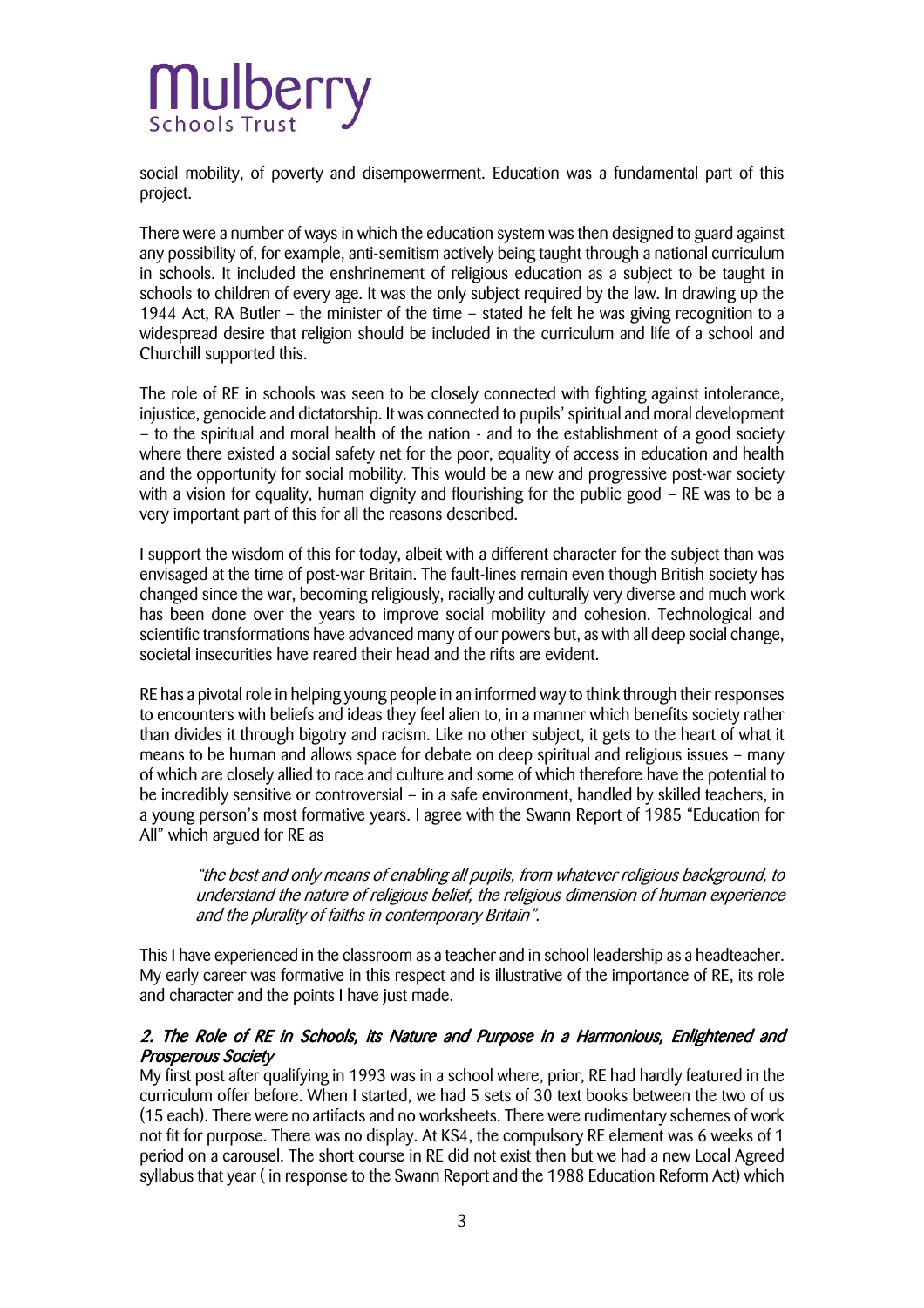focused on six world faiths and humanism – so things were beginning to look brighter locally despite the lack of resources. The SACRE was active and I was able to draw upon the help of one of their number in particular.

Partly as a result of the school's failure previously to offer a proper provision for RE, I found myself on the frontline of deep racial divide which I regard as one of the biggest threats to a civilized society. The community of my first school had significant presence from far-right groups proselytizing racist extremism and white supremacy. The school did not have an antiracism policy and they left out teaching about India because they could not deal with the racist backlash from pupils. I am not sure if you can imagine what it was like when I started to teach Y9 about Gandhi, Martin Luther King and Malcolm X and Y10 Judaism and the Holocaust within such a context. I had boys like Billy\* laughing at the massacre of Sikhs in the Golden Temple by General Dyer; I had Alfie\* proclaiming in a documentary on the Holocaust that he could work for Hitler. Martin Luther King was met with some level of respect – until we got on to deeper discussion about slavery, its legacy, the civil rights movement in the 1960s and institutional racism, at which point the barriers went up. This is not an acceptable situation and the implications for society of allowing this to prevail in a school anywhere are obvious.

So it became the focus of my work to try and deal with this through what I did in the classroom, in my department with my one other colleague and within the wider activities of the school for 4 – 5 years. I won't rehearse in detail what I did but it included getting really good results, curriculum change, SMSCD, contributing to a major exhibition on Islam and holding several festivals of religion, belief and culture which included one in which the school's staff constituted my visiting speakers. Superficial change is possible fairly quickly – children will stop saying things in front of you (which is a good start) and they will write answers to questions that you want to see but you can also get deep attitudinal change over a 5 year period through RE – and I have seen this.

I also engaged directly with the Ealing SACRE, which as I mentioned had launched its locally agreed syllabus. There I encountered Brother Daniel Faivre – I am sure some of you will have known him. A Jesuit priest placed to work in Southall, West London. He began work there to bring about harmony and understanding between different faith groups in 1979, during a period of violent unrest in the predominantly Sikh and Muslim community and spent 28 years there establishing inter-faith dialogue. His work was remarkable. He believed in the supreme importance of the dignity of the human person, irrespective of creed and culture or social condition and so he brought people from different faith and non-faith groups together to meet on a monthly basis and to visit each other's places of worship. He also established a multi-faith pilgrimage.

The work was deep, sensitive and subtle, undertaken with deep respect and in an atmosphere of generosity and kindness. Fostering trust and understanding through sharing text, prayer, reflection, meditation and food, he worked at the dialogue between people – the crucible of mutuality and human understanding. I borrowed much for my RE classroom from watching him work both on SACRE and in the community. And I came to the conclusion that RE has within its role a social purpose and that there are three ways in which a school could contribute to the building of bridges across deep social divide.

a) The development of literacy in religions and worldviews, as well religious literacy: what I mean by this is that people need to be well-informed. RE is a rigorous, diverse, academic discipline that is rich in content and requires students to master tools of study peculiar to itself such as being able to identify truth-claims, and how to use and interpret religious language or symbolism.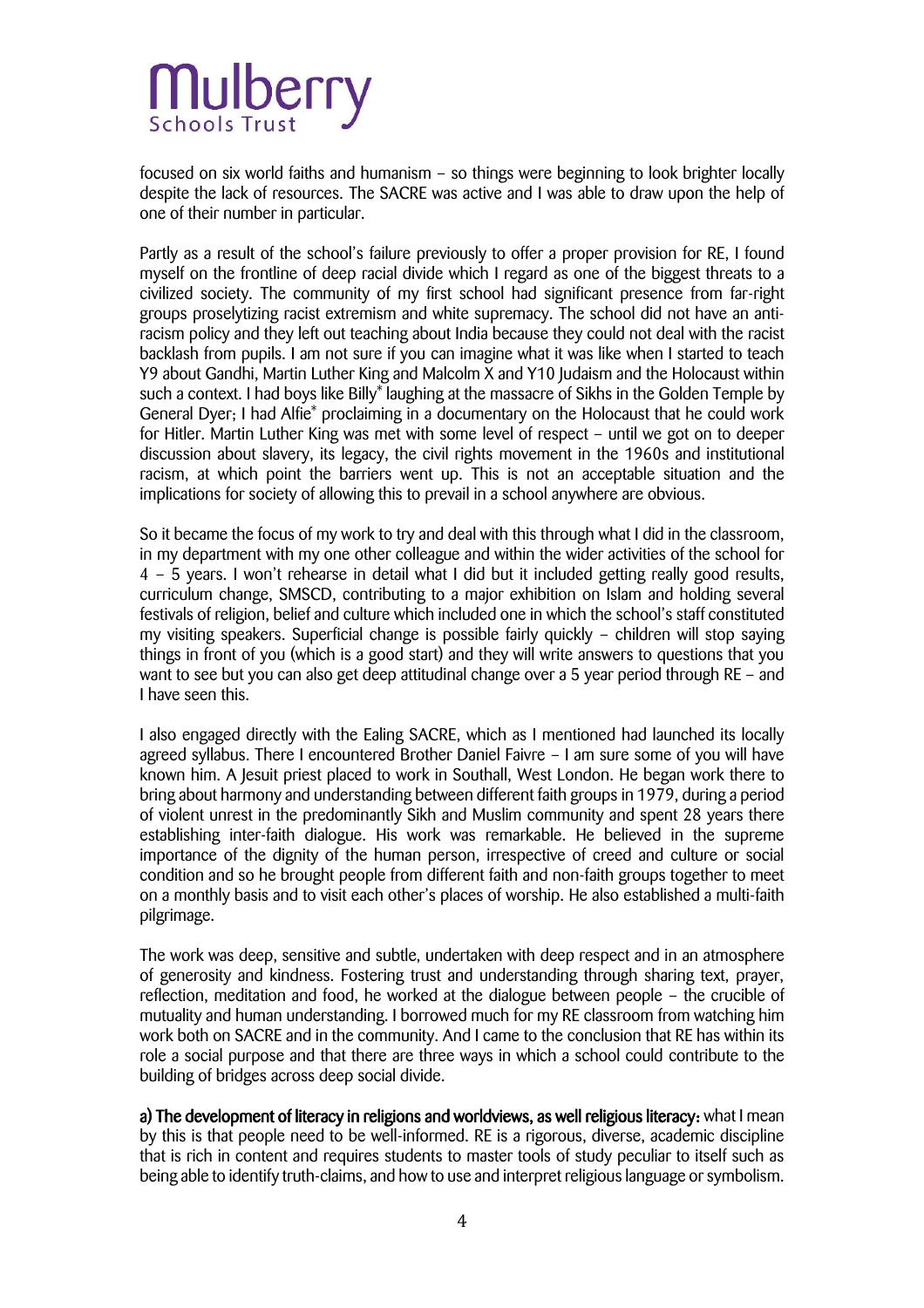Just as science requires students to accomplish the skills of scientific investigation, so religious study requires students to be familiar with the process of, say, critical philosophical argument. There is mastery of the skills of religious dialogue and the quest to uncover truth as expounded in religious frameworks of belief and those of worldviews such as humanism. There is a raft of technical language, some of which is highly mysterious. There is the need to know religions and worldviews well enough to identify when false claims are being made in the interests of persuasion to a particular course of action – to know when you are being exploited or when propaganda is governing the truth – to know when hatred or fear of others is dominating a particular discourse.

I have found that the more challenging the students are, the more they love the academic experience of RE. To be in the intellectual realm of ideas, beliefs, reasoning, debate and argument – to dissect concepts – to feel passionate about moral and ethical principles and learn how to articulate your response in a convincing and persuasive way – there is little more exciting than this for all of us in that classroom. Students are so bright and clever, their minds so agile and this applies as much in an inner city classroom as it does in a grammar school but in both contexts (differently), it takes on a particular character. Survival for young people on some of the large inner London housing estates like the White City estate or Sand's End requires creativity, the ability to think through and respond to challenging situations rapidly and the sophisticated use of a particular genre of language which changes all the time. As a teacher, you learn to use those things for the foundation and extension of academic study. You start with the context you have and build learning from there. Tackling the nature of God and learning to use confidently the religious and philosophical language associated with academic discussion of this has yielded some memorable learning moments for me.

For example, in learning about the omnipresence, omnipotence and omniscience of God in my second school one day, carefully avoiding blasphemy, the pupils talked about the headteacher's use of the tannoy in school. The students pointed out that the head, although unseen, just seemed to know everything that was going on everywhere all the time; he seemed to be everywhere all the time through his use of the tannoy, which went to every room in the school; and from this tannoy, he sometimes issued instructions – hence his appearance of being all powerful. We moved on in our learning to religious experience and miracles as one of the arguments for the existence of God.

#### MIRACLE STORY

Being properly informed and equipped to deal intellectually with a sophisticated understanding of religion, equips students to enter meaningfully into dialogue with new frameworks of belief and people as they encounter them. But they also need confidence in their own sense of self. This brings me to the second way in which RE contributes to bridge-building across the divide.

b) Rich personal development: this is sometimes referred to as 'character education' – I think, though, that I mean more than is often envisaged by that term. What I am talking about here is a religious education that does a number of things for the individual's sense of self. It helps a student to develop:

- Awareness of her / his own identity and beliefs
- Skills and dispositions such as imagination, self-reflection, sensitivity, critical and analytical thinking
- An enquiring, thoughtful, open mind with a strong understanding of the wider world
- Awareness of what it means to be a young man or woman in 21<sup>st</sup> century Britain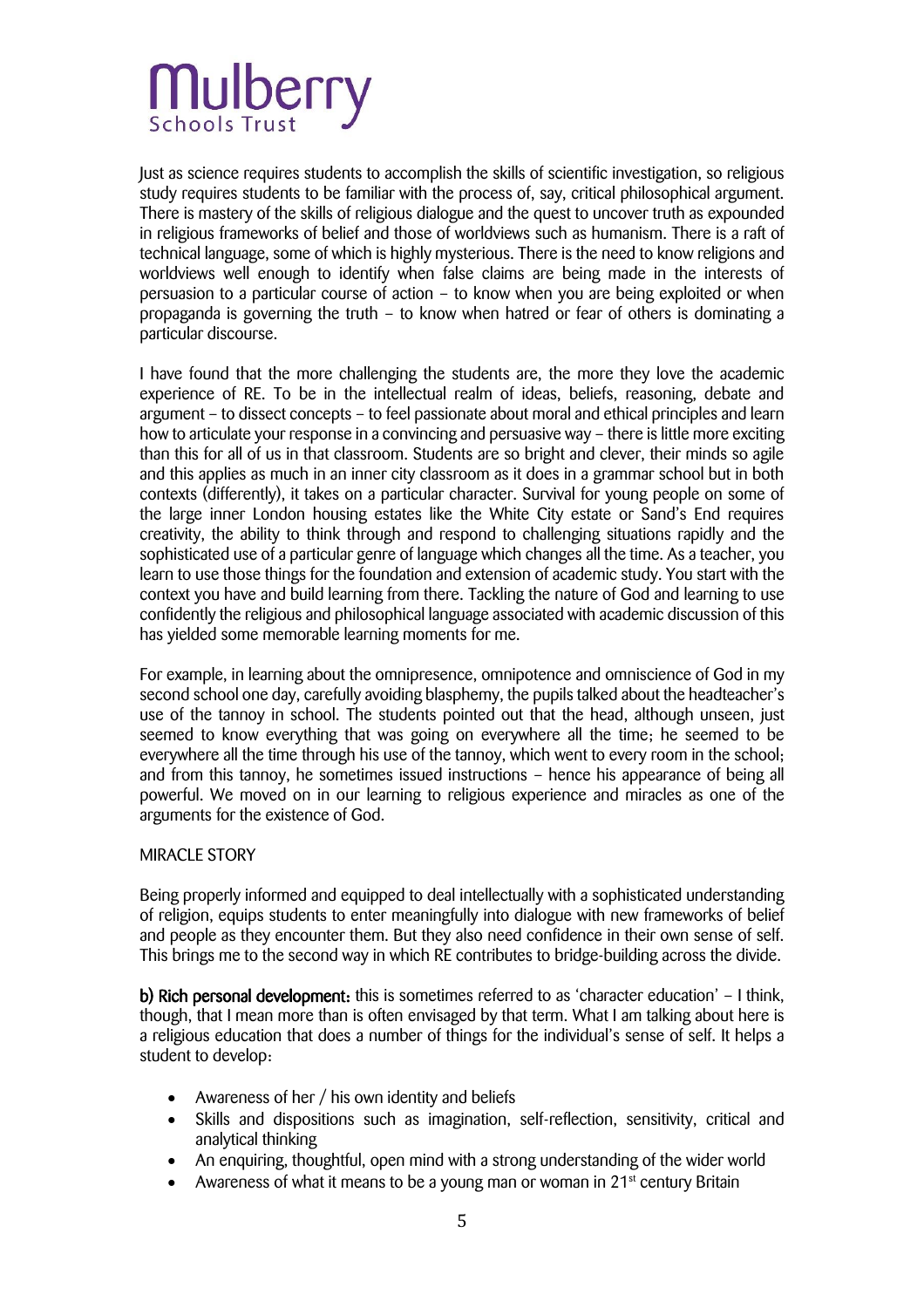Confidence in one's beliefs and the ability to articulate them along with the resilience to meet challenges to these and the ability to change in response as appropriate

I am talking about RE which contributes to strong moral, spiritual, social and cultural development for young people. It combines subject-based knowledge with personal development and the growth of a student's identity.

Experience has taught me that for a young person, the ability to be confident in who you are and to have the skills to manage this effectively in response to the challenges of the external world is fundamental to individual well-being. I have seen this in many settings but perhaps the most illustrative of this is at Mulberry School for Girls, where I have found myself again on the frontline of racism in a different way than before. I mentioned earlier in this talk the experience of Muslim pupils and their families and showed some slides. The Islamophobia I have seen experienced by members of my community on a repeated basis over the past decade or more has been shocking. It goes from thinly veiled Islamophobia and racism to outright, open attack. Girls and families have reported being spat at in the street. Recently, on her way to an International Women's Day celebration at the school, one of my mothers was assaulted and almost pushed into the road in front of cars – fortunately, members of the public intervened.

Journalists have written about my girls at the theatre in the most appalling way – here is an excerpt from just one article

#### INSERT

In this onslaught of bigotry and racism, we have to equip pupils to be strong and confident in their identity, which fundamentally includes their religious belief or worldview. Private belief drives public action. A great religious education works at this interface in all sorts of ways, including being able to articulate and advocate on behalf of yourself and your community. Having been in discussion so often with people who have a deficit view of women in Islam, we gained the support of Michelle Obama, whose visit to Mulberry was the conversation changer we needed. Ever since, the interest in my girls is in their achievements and their ambitions as opposed to the headscarf or forced marriage. People, in the First Lady's words, 'see beyond the headscarf'. For now.

As a young person, how do you deal with this level of scrutiny and questioning of your faith and identity without becoming alienated from society or destructively angry or bitter? It has been our life's work at Mulberry to ensure that students are equipped, through religious education and the wider work of the school, to have a secure sense of identity, based on well-informed knowledge of their faith and the opportunity to articulate this in as many different settings as possible. This is so that they leave us confident in their ability to face down discrimination in as positive a way as they can – so that they are contributing to social harmony and working against division – a response that is one of 'generous peace'.

It has also been important for us to find platforms for the girls to advocate for themselves and their community and to speak up for who they really are. This is not to suggest that there isn't danger from forms of extremism that purport to be Islamic. However, the most fertile ground for extremism of any kind is when a young person feels voiceless and alienated from society – and when such alienation is ignored, as was the case in my first school's community. This brings me to the third way in which RE contributes to bridging the fault-lines in society.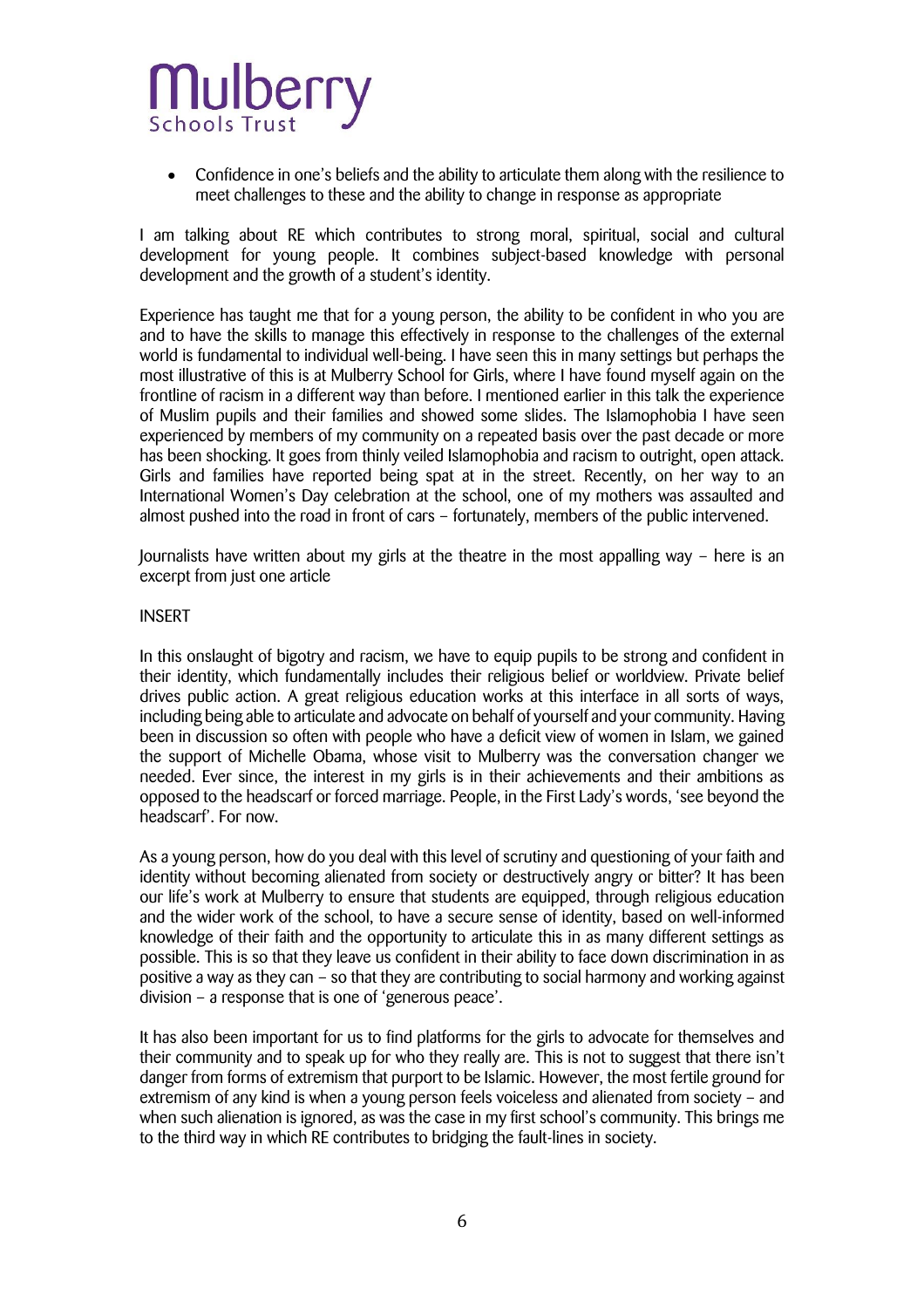c) Engaging in inter-faith dialogue and actively building bridges: beliefs influence how people live their lives privately and how they engage publicly through their interactions with society as a citizen or their relationships with others in the community or wider world. In the  $21<sup>st</sup>$  century, it is necessary to have an objective understanding of, and a critical engagement with, the beliefs of others (religious, philosophical and ethical) truthfully represented. A superficial or wrong understanding of religions yields conflict and division, the implications of which can be devastating for individuals, families and communities. In the RE classroom, one encounters deep questions for young people that are raised by modern existence to which they must find answers situated in a proper understanding of what they are dealing with and not some kind of post-truth analysis of the kind that we have recently seen and which has been so damaging.

There have been many lesson moments in my career which are illustrative of the need for young people, in this era of 'high modernity', to have knowledge and experience of how a particular response to life is governed underneath by belief. For example: talking in a lesson with students about the belief of some Christians in becoming 'one flesh' through sexual intercourse, the resulting lifelong bond of marriage and the reason why someone opposes sex before marriage and divorce; talking about the hijab in Islam, its meaning and symbolism, for many its feminism (taking the definition of feminism as equality between women and men), and the controversy in France over its possible ban in public places such as schools; talking about the five K's in Sikhism, the deep religious significance of uncut hair and wearing a turban to work on a construction site which requires a safety helmet; and a year before 9/11, talking through issues raised with me about religious beliefs concerning usury and its perceived connection with capitalism and world trade structures – the subject of angry discussion in local religious supplementary schools – and let's be clear, this was not in Tower Hamlets.

This last example is one that I often think about – a young, black Muslim man who had fled Somalia and who was angry with capitalism, the US and Israel. He talked to me a lot about the difficulties of the world over the course of his RE lessons and how to live within a prevailing social structure that doesn't fit with your faith. Finally, on his last day of school he asked me what I believe about God. Now I have a policy of not talking about this with students unless it is their last day – or mine – for all sorts of reasons to do with the power and influence of the teacher. Mostly, students forget to ask when they leave but this young man didn't. So I told him. I told him that if God is just and loving, then there cannot be only one way towards God. In Brother Daniel's words, 'The lamps are many, but the light is one.' I remember his response – and in that moment we built a permanent bridge across the divide.

Not long after that moment came 9/11 and the divide that I had been dealing with in my classroom opened as a deep chasm on the world stage, the implications of which are now playing out in war, terror and destruction perpetrated on all sides in all sorts of different ways with attempts by people to legitimize these actions by drawing upon religion and often rhetoric designed to induce public, wide-spread 'fear of the other'. This is often achieved through the reduction of such critical national or world issues to single un-factual tweets, repeated over and over again and accepted uncritically because they reflect what people want to believe rather than what is true. Interfaith dialogue and the tools it develops for future adult life in a supercomplex society are essential work in the RE classroom to break all of this down.

Never, in my view, has there been a time since the second world war when good RE in schools and therefore good RE teachers were more important. We have to have specialists in the classroom who are prepared to  $-$  and trained to  $-$  get to the heart of the issues and beliefs driving these conflicts and have space for pupils to encounter them and learn to deal with them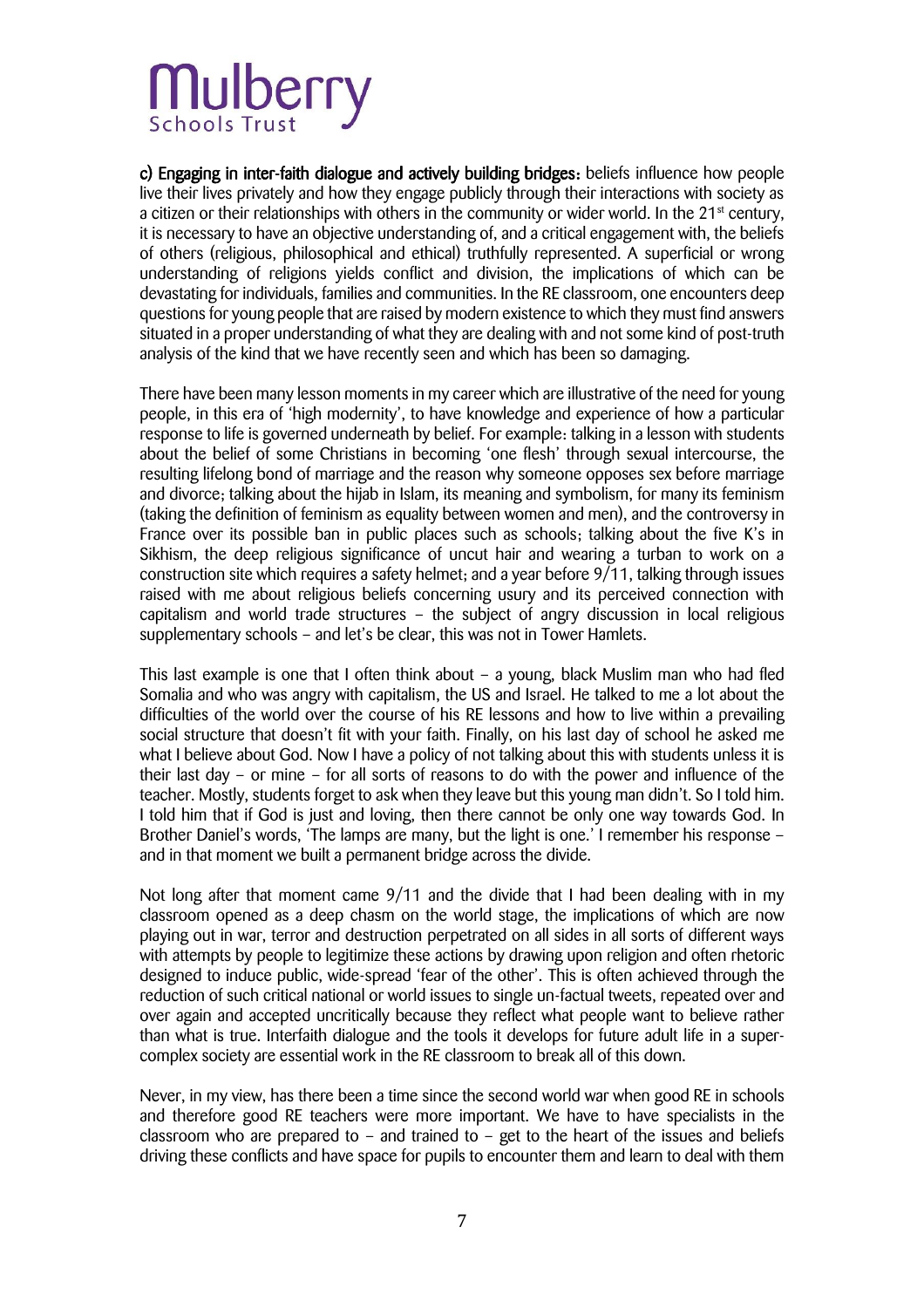

constructively, positively, confidently, secure in their own sense of self and able within a controlled environment to find a way through.

This brings me to my third and final point and to our responsibilities as schools and SACREs working together to build bridges across the fault-lines.

#### 3. SACREs, Schools, RE and the Integrity of Society

SACREs have done great work for more than 25 years. They have worked locally to achieve consensus over what should be taught in RE classrooms – provision that reflects both the national expectation and local priorities. In some cases, they have challenged poor practice in schools where headteachers are not fulfilling the entitlement for students. In some cases, they have faced down legal challenge from those who wish to dominate the agreed syllabus in favour of one religious perspective or another. They have also in some cases, like that of Brother Daniel, supported a significant contribution to local inter-faith dialogue and strengthening of community cohesion.

The role that SACREs have is an important one and it needs to grow and change with the world of the next 25 years that we are seeing coming over the horizon. The figures which the RE Council and other guardians of RE have produced concerning take up of the subject at GCSE and provision in KS1 – 3 are troubling. Pressures on curriculum and the fight for time and status by all subjects continues intensely. Performance levers, funding and curriculum time are the practical things that drive what headteachers offer – and where schools have more challenges in relation to these things, the danger for a subject which doesn't have currency in the system is real. Back at the beginning of my career, 25 years ago, this was the situation. Again, here we are. We need to consider a national body, a national entitlement and a statutory requirement for headteachers like me to publish online the provision they make for RE – in the same way that we do for SEN.

SACREs must start to consider a wider leadership role. SACREs are uniquely placed to help schools deliver on community cohesion and the building of social harmony. When I undertook a year long action research project on RE and KS2 – 3 transition in 1998, I had the opportunity to work with my counter-part Y6 teacher in a local primary and her class with my Y7 class. We created a unit of work that built in inter-faith dialogue and visits to faith communities. In the feedback, pupils talked about the power of direct engagement with faith other their own and of witnessing the lived experience. This has been a continuing theme from young people in my professional work since then.

Hence, the importance for me of your title for this conference. Stronger Together: the Power of Community. Leading such work in our schools would be truly transformative. It goes beyond content and intellectual engagement which, important as it is – as I have argued today already – it is not alive without the context.

"In many parts of the world….- not least in Britain and the USA – it is the integrity of society that is at stake. By the word 'integrity' I mean the organic unity of society, a unity that may as certainly be disrupted as enriched by religious and cultural diversity, especially if the educational implications are not understood, or if understood simply ignored."

As a PGCE student in 1993, I read this article from which this one particular quotation has stayed with me – its truth struck me forcibly at the time. The experiences I have had since then – as outlined today – have led me to believe that RE (preferably alongside discreet Citizenship